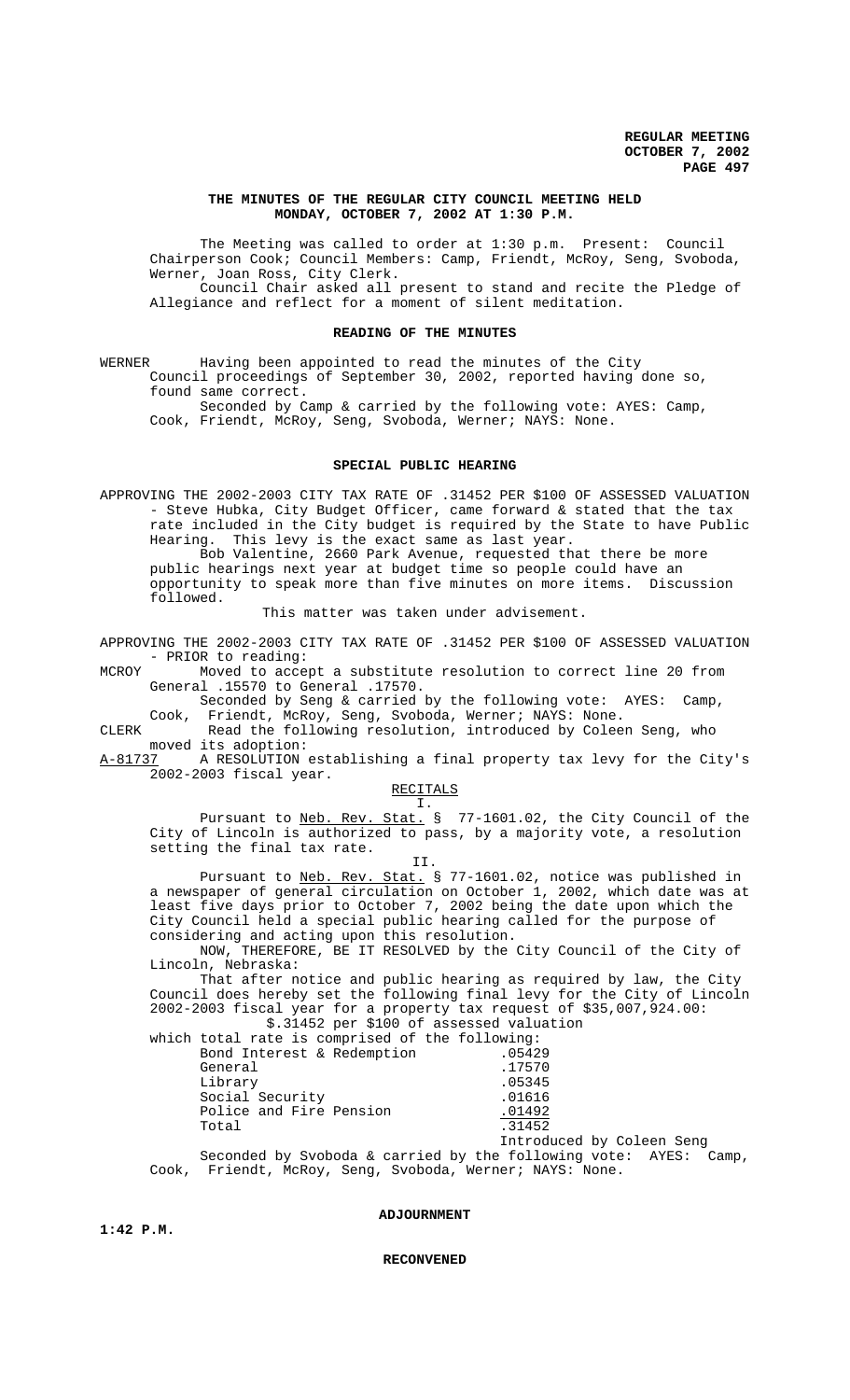**1:42 P.M.**

### **PUBLIC HEARING**

APPLICATION OF JANEANE M. GLENN AND ROBERT F. GLENN DBA "PARK TERRACE BANQUET HALL" FOR A CLASS "I" LIQUOR LICENSE AT 1501 CENTER PARK ROAD, #200 - Janeane Glenn, 5530 S. 25th Street, took oath & came forward to answer any questions.

Bob Valentine, 2660 Park Avenue, took oath then suggested that an impact fee be charged to bar owners to pay for additional Police Officers. With so many bars in Downtown Lincoln it ties up many of the Police Officers and allows for more vandalism & robberies in other parts of the City. Discussion followed.

Glen Cekal, 1420 C Street, took oath then stated that drugs & alcohol have caused more crime & problems in the schools. He feels the City should hire more public service officers to be used as ears & eyes for the public.

This matter was taken under advisement.

APPLICATION OF SPEAKEASY, INC. DBA "JR'S DOWN UNDER" FOR A CLASS "C" LIQUOR LICENSE AT 3233½ SOUTH 13TH STREET;

MANAGER APPLICATION OF RONALD L. BUSKIRK FOR SPEAKEASY, INC. DBA "JR'S DOWN UNDER" AT 3233½ SOUTH 13TH STREET - Ronald Buskirk, no address given, took oath & came forward to answer any questions.

This matter was taken under advisement.

VACATING NIGHTHAWK ROAD WEST OF N.W. 6TH STREET WITHIN FALLBROOK ADDITION, GENERALLY LOCATED NORTH OF FALLBROOK BLVD. AND WEST OF N.W. 6TH STREET. (REQUEST FOR 3<sup>RD</sup> READING 10/7/02) - Mike Johnson, Olsson Associates, 1111 Lincoln Mall, stated there is a plat tied to this vacation which can't be moved forward until the right-of-way vacation is completed. Due to the process they are running out of time to pull building permits. At the end of the year the Planning Commission doesn't meet the last two weeks of December & if the Plat isn't approved this year then his client has to pay all of his taxes up front January 1st to get this plat approved.

This matter was taken under advisement.

APPROVING WAIVERS OF DESIGN STANDARDS FOR SIDEWALKS ON THE WEST SIDE OF S. 70TH STREET ADJACENT TO LOTS 1 AND 2, HICKORY CREST 4TH ADDITION, AND FOR THE SIDEWALK WITHIN THE PEDESTRIAN EASEMENT BETWEEN LOTS 1 AND 2, HICKORY CREST 4TH ADDITION FROM KING'S COURT TO S. 70TH STREET - Susan Johnson, 6801 Hickory Crest Rd., came forward to state that if the sidewalk along 70th Street is built it would run into a retaining wall and there isn't a traffic control light at this point anyway. People in the subdivision don't really want this sidewalk because it's unnecessary and a security risk.

Mike Morosin, Past President Malone Neighborhood Assoc., 2055 S St., came forward in favor of the amendment at this time with the option of putting them in sometime in the future.

Glen Cekal, 1420 C St., came forward against this waiver and stated he feels sidewalks are needed along the east side of 70th Street. Craig Groat, 4935 Huntington Avenue, came forward against this waiver.

Danny Walker, 427 E St., stated if there's not enough easement then don't put in the sidewalk. Discussion followed.

Ray Hill, Planning Department, stated that Planning Commission followed through with what applicant requested. Discussion followed. Glenn Friendt, Council Member, asked if there was a light at

Hickory and Old Cheney. Mr. Hill responded not at this time and not sure if it's in the future plans or not. Further discussion followed.

Nicole Fleck-Tooze, Public Works & Utilities Dept., provided some background on this area north to Antler Drive. Further discussion followed.

This matter was taken under advisement.

VACATING THE WEST 18 FEET OF MADISON STREET SOUTH OF A STREET, AKA S. 117TH STREET, WALTON, LANCASTER COUNTY, WITHIN THE THREE-MILE JURISDICTION OF THE CITY - Matt Graham, 6740 Panama Road, stated that their home lays partially in the portion of ground requested to be vacated. He stated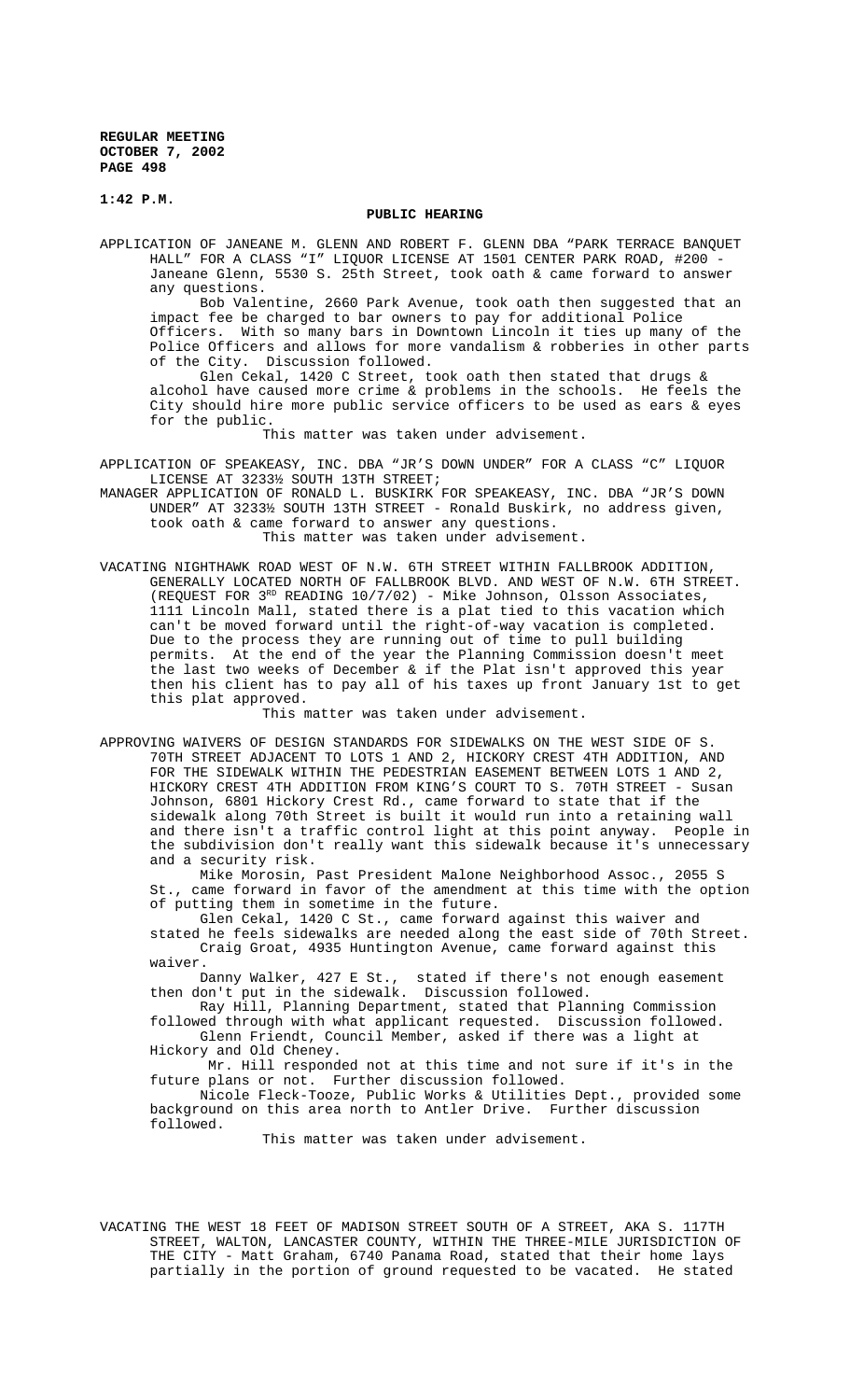that a granted vacation would remove any impedance to borrow money for improvements to this property & would be helpful in the improvements to the septic system.

Danny Walker, 427 E St., asked if this property is in Stevens Creek Basin & stated he would hate to have it sold back to NRD for easements.

Mike DeKalb, Planning Dept., stated this property is in the Stevens Creek Basin and wouldn't expect this road to be sold to NRD.

Coleen Seng, Council Member, stated that the City Council received a note from the County Engineer recommending easements here be retained for utilities.

Mr. DeKalb stated that the town of Walton is a SID for water purposes. An easement was retained in the road right-of-way for the house immediately to the north & should retain an easement on this property also. Further discussion followed.

Nicole Fleck-Tooze, Public Works & Utilities Dept., stated that the best approach be reflected in the County Resolution. This matter was taken under advisement.

#### **MISCELLANEOUS BUSINESS**

Mike Morosin, Past President Malone Neighborhood Assoc., 2055 S St. spoke on the relocation and revitalization of houses in the Malone Neighborhood due to the Antelope Valley Project. He is on the JAVA Citizen Committee to represent the people in the Malone area & was told he had no real input of acquisition of houses in this area. He asked the Council to ask Glen Johnson why his input doesn't mean anything.

Danny Walker, 427 E St., read an article from the Omaha World Herald dated 10/03/02 about whether the City Council, mayor & his administration or the voters should have the power to approve or alter the city's Capital Improvement Program.

Barbara Morely, no address given, came forward to express her concern about a house at 2046 R Street in the Malone Neighborhood that is for sale and is in the path of the Antelope Valley ditch or close to it. This house was designated as historically interesting at one time & has been remodeled on the inside, but needs paint on the outside. The heirs of the owner of this house don't want it torn down. She also talked about private initiative.

Glen Cekal, 1420 C St., commented on a letter from 9/24/98 recommending that duplexes be added to the existing licensure program to better control those in violation of City housing & health codes that was never acted on.

Bob Valentine, 2660 Park Avenue, as an opponent of LB775 he asked if the City has made promises to local companies and then held them to those promises. He, also, referred to the \$1.00 increase for garbage service & asked if the City Council has any control over the proposed occupation tax on landfills. People are already going to Milford's landfill because it's cheaper.

Craig Groat, 4935 Huntington Avenue, suggested that there be a board to oversee the Lincoln Water System. He addressed fiscal responsibility of City Council. He requested that a split screen be used so that the public can observe the City Council when people are addressing them.

These matters were taken under advisement.

# **\*\* END OF PUBLIC HEARING \*\***

**COUNCIL ACTION**

**LIQUOR RESOLUTIONS**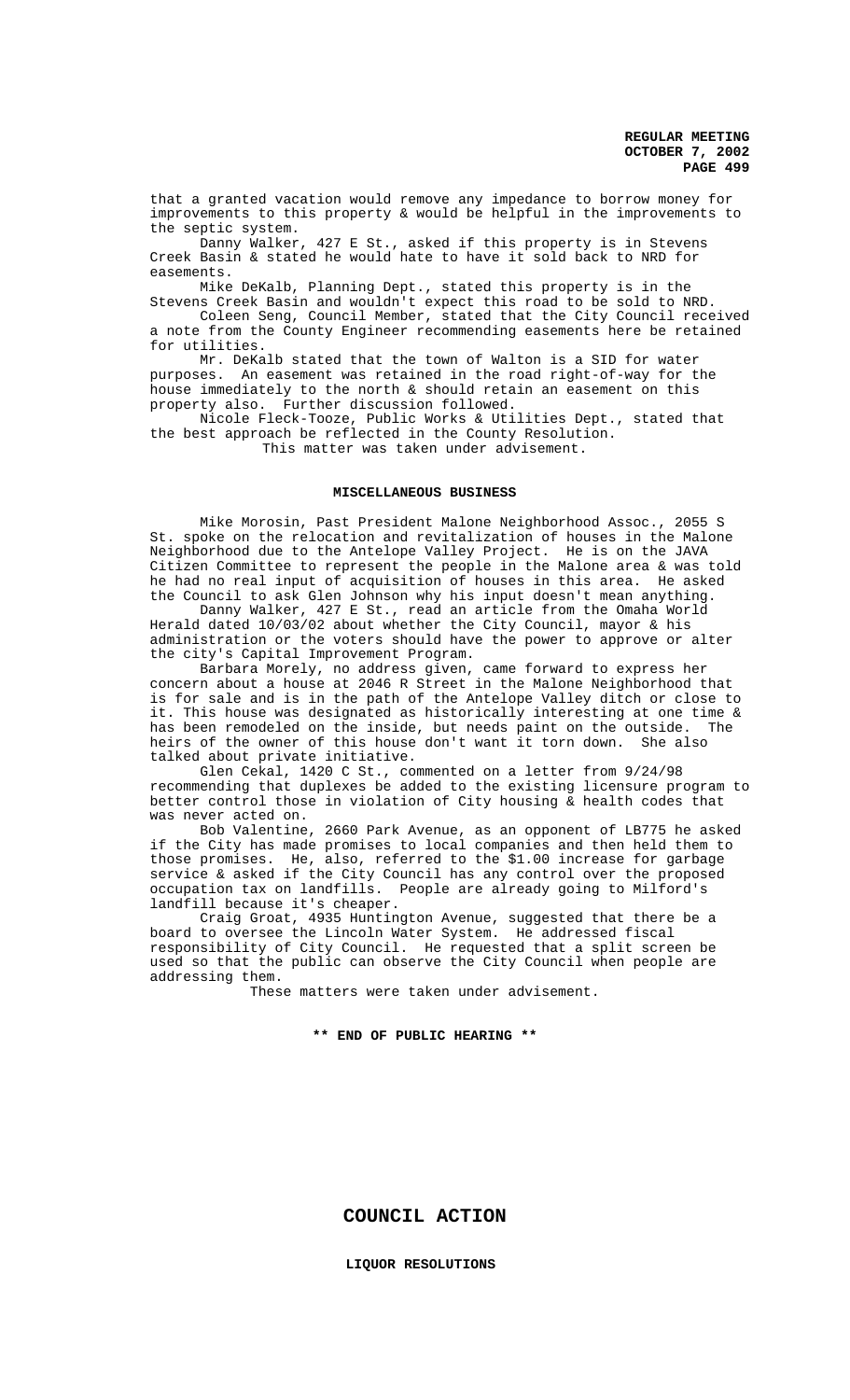APPLICATION OF JANEANE M. GLENN AND ROBERT F. GLENN DBA "PARK TERRACE BANQUET HALL" FOR A CLASS "I" LIQUOR LICENSE AT 1501 CENTER PARK ROAD, #200 - CLERK read the following resolution, introduced by Annette McRoy, who

moved its adoption for approval:<br>A-81738 BE IT RESOLVED by the City BE IT RESOLVED by the City Council of the City of Lincoln, Nebraska:

That after hearing duly had as required by law, consideration of the facts of this application, the Nebraska Liquor Control Act, and the pertinent City ordinances, the City Council recommends that the application of Janeane M. Glenn and Robert F. Glenn dba "Park Terrace Banquet Hall" for a Class "I" liquor license at 1501 Center Park Road, Suite 200, Lincoln, Nebraska, for the license period ending April 30, 2003, be approved with the condition that the premise complies in every respect with all city and state regulations. The City Clerk is directed to transmit a copy of this resolution to the Nebraska Liquor Control Commission.

Introduced by Annette McRoy Seconded by Seng & carried by the following vote: AYES: Camp, Cook, Friendt, McRoy, Seng, Svoboda, Werner; NAYS: None.

APPLICATION OF SPEAKEASY, INC. DBA "JR'S DOWN UNDER" FOR A CLASS "C" LIQUOR LICENSE AT 3233½ SOUTH 13TH STREET - CLERK read the following resolution, introduced by Annette McRoy, who moved its adoption for

approval:<br>A-81739 BE BE IT RESOLVED by the City Council of the City of Lincoln, Nebraska:

That after hearing duly had as required by law, consideration of the facts of this application, the Nebraska Liquor Control Act, and the pertinent City ordinances, the City Council recommends that the application of Speakeasy, Inc. dba "JR's Down Under" for a Class "C" liquor license at 3233½ South 13th Street, Lincoln, Nebraska, for the license period ending October 31, 2002, be approved with the condition that the premise complies in every respect with all city and state regulations. The City Clerk is directed to transmit a copy of this resolution to the Nebraska Liquor Control Commission.

Introduced by Annette McRoy Seconded by Seng & carried by the following vote: AYES: Camp, Cook, Friendt, McRoy, Seng, Svoboda, Werner; NAYS: None.

MANAGER APPLICATION OF RONALD L. BUSKIRK FOR SPEAKEASY, INC. DBA "JR'S DOWN UNDER" AT 3233½ SOUTH 13TH STREET - CLERK read the following resolution, introduced by Annette McRoy, who moved its adoption for approval:

A-81740 WHEREAS, Speakeasy, Inc. dba "JR's Down Under" located at 3233½ South 13th Street, Lincoln, Nebraska has been approved for a Retail Class "C" liquor license, and now requests that Ronald L. Buskirk be named manager;

WHEREAS, Ronald L. Buskirk appears to be a fit and proper person to manage said business.

NOW, THEREFORE, BE IT RESOLVED by the City Council of the City of Lincoln, Nebraska:

That after hearing duly had as required by law, consideration of the facts of this application, the Nebraska Liquor Control Act, and the pertinent City ordinances, the City Council recommends that Ronald L. Buskirk be approved as manager of this business for said licensee. The City Clerk is directed to transmit a copy of this resolution to the Nebraska Liquor Control Commission.

Introduced by Annette McRoy Seconded by Seng & carried by the following vote: AYES: Camp, Cook, Friendt, McRoy, Seng, Svoboda, Werner; NAYS: None.

# **ORDINANCES - 2ND READING**

VACATING NIGHTHAWK ROAD WEST OF N.W. 6TH STREET WITHIN FALLBROOK ADDITION, GENERALLY LOCATED NORTH OF FALLBROOK BLVD. AND WEST OF N.W. 6TH STREET - PRIOR to reading:

CAMP Moved to suspend the rules to have 3rd reading & action this date. Seconded by McRoy & carried by the following vote: AYES: Camp,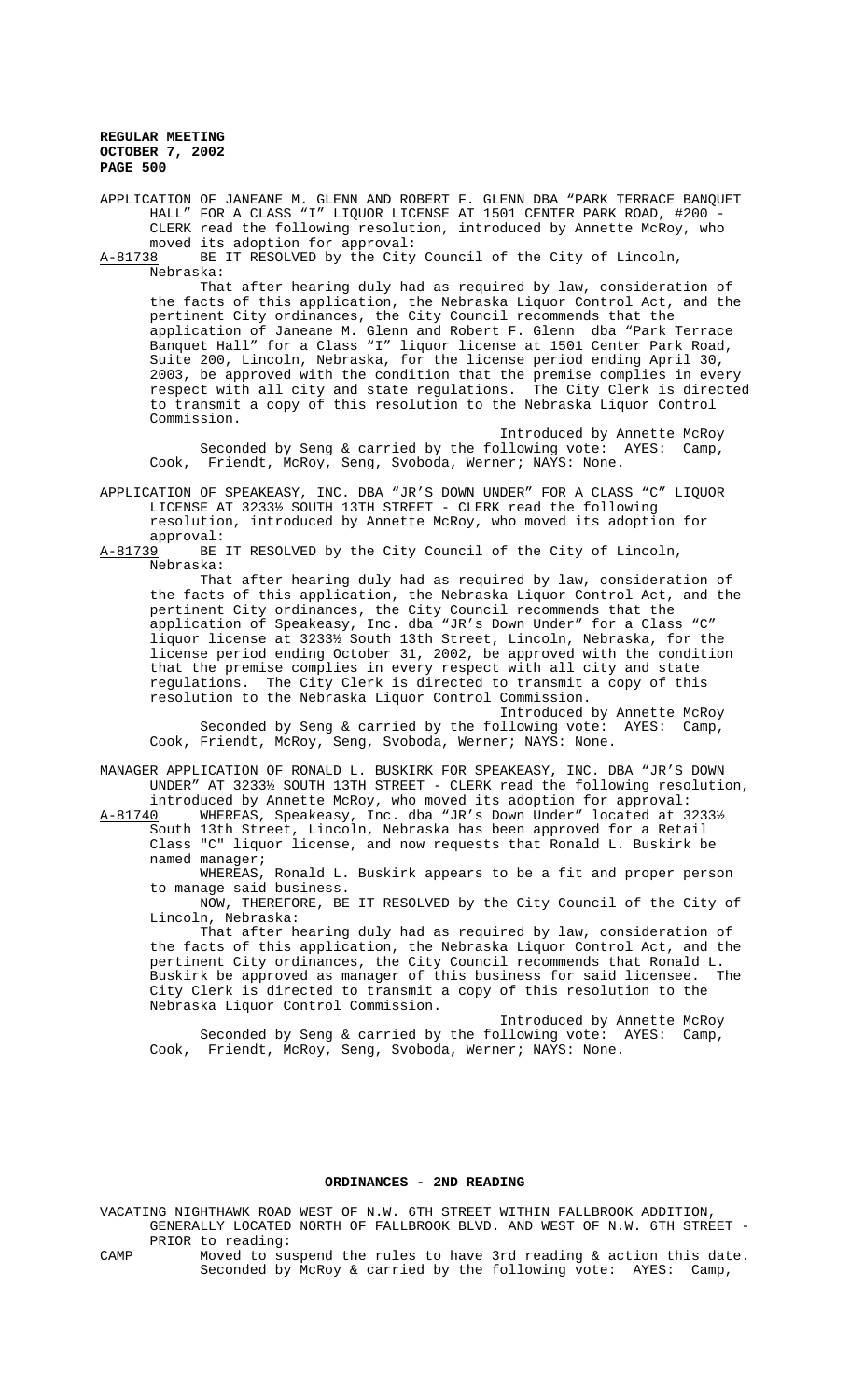McRoy, Seng, Svoboda, Werner; NAYS: Cook, Friendt. CLERK Read the following ordinance, introduced by Annette McRoy, vacating Nighthawk Road west of N.W. 6th Street within Fallbrook Addition, generally located north of Fallbrook Blvd. and west of N.W. 6th Street, the second time. **(See Council action under ORDINANCES - 3RD READING)** 

#### **RESOLUTIONS**

USE PERMIT 143 - APPLICATION OF THISTLE GLENN INVESTMENTS, L.L.C. TO DEVELOP 5,500 SQ. FT. OF VETERINARY CLINIC SPACE AND 6,000 SQ. FT. OF OFFICE/RETAIL, AND A MODIFICATION OF THE SIGN REQUIREMENTS, ON PROPERTY GENERALLY LOCATED SOUTH OF PIONEERS BLVD. EAST OF PIONEER WOOD DRIVE AND STACY LANE - CLERK read the following resolution, introduced by Coleen Seng, who moved its adoption:

A-81741 WHEREAS, Thistle Glenn Investments, L.L.C. has submitted an application in accordance with Section 27.31.100 of the Lincoln Municipal Code designated as Use Permit No. 143 for authority to develop 5,500 square feet of veterinary clinic space and 6,000 square feet of office/retail space, with a modification to sign requirements on property generally located south of Pioneers Boulevard, east of Pioneer Woods Drive and Stacy Lane, and legally described to wit:

Lot 1, Pioneer Academy Subdivision, located in the Northwest Quarter of Section 10, Township 9 North, Range 7 East of the 6th P.M., Lancaster County, Nebraska;

WHEREAS, the real property adjacent to the area included within the site plan for this development of veterinary clinic and office/retail space will not be adversely affected; and

WHEREAS, said site plan together with the terms and conditions hereinafter set forth are consistent with the intent and purpose of Title 27 of the Lincoln Municipal Code to promote the public health, safety, and general welfare.

NOW, THEREFORE, BE IT RESOLVED by the City Council of the City of Lincoln, Nebraska:

That the application of Thistle Glenn Investments, L.L.C., hereinafter referred to as "Permittee", to construct veterinary, office, and retail space on the property legally described above be and the same is hereby granted under the provisions of Section 27.31.100 of the Lincoln Municipal Code upon condition that construction and operation of said development be in strict compliance with said application, the site plan, and the following additional express terms, conditions, and requirements:

1. This permit approves 11,500 square feet of floor area for

office/retail/veterinary uses.<br>2. The requirements o The requirements of  $\S$  27.69.046(c) are hereby adjusted to permit an eight foot high, fifty square foot ground sign on property with less than 300 feet of frontage.<br>3. Before receiving buildin

Before receiving building permits:

- a. The Permittee must submit an acceptable, revised and reproducible final plan and five copies thereof.
- b. The construction plans must conform to the approved plans.

4. Before occupying the commercial buildings, all development and construction must be completed in conformance with the approved plans.

5. All privately-owned improvements must be permanently maintained by the Permittee or an appropriately established property

owners association approved by the City Attorney.<br>6. The site plan approved by this permit The site plan approved by this permit shall be the basis for all interpretations of setbacks, yards, locations of buildings, location of parking and circulation elements, and similar matters.

7. The terms, conditions, and requirements of this resolution shall be binding and obligatory upon the Permittee, its successors and assigns. The building official shall report violations to the City Council which may revoke this use permit or take such other action as may be necessary to gain compliance.

8. The Permittee shall sign and return the City's letter of acceptance to the City Clerk within 30 days following approval of this use permit, provided, however, said 30-day period may be extended up to six months by administrative amendment. The City Clerk shall file a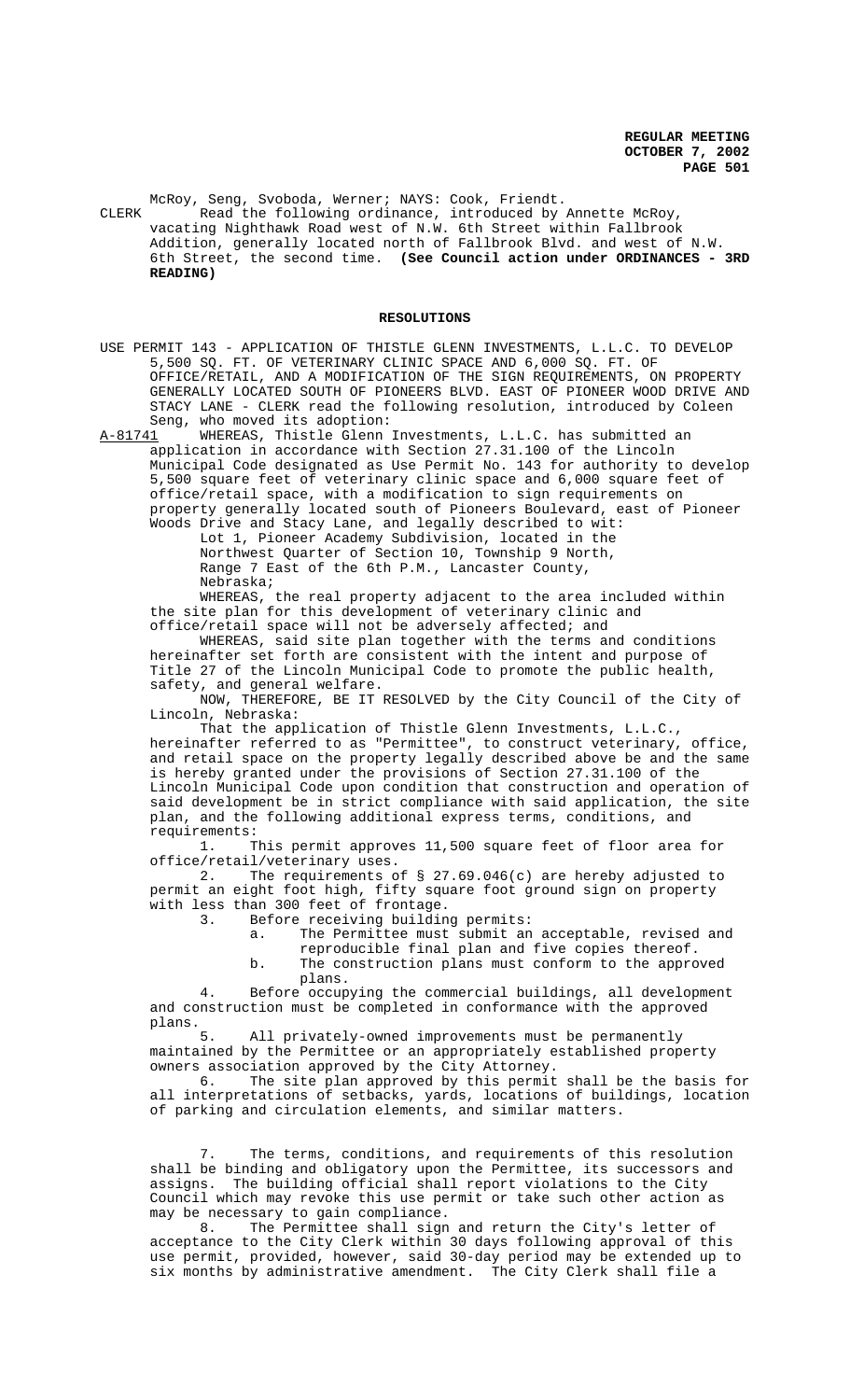copy of the resolution approving this use permit and the letter of acceptance with the Register of Deeds, filing fees therefor to be paid in advance by the Permittee. Introduced by Coleen Seng Seconded by Svoboda & carried by the following vote: AYES: Camp, Cook, Friendt, McRoy, Seng, Svoboda, Werner; NAYS: None. APPROVING WAIVERS OF DESIGN STANDARDS FOR SIDEWALKS ON THE WEST SIDE OF S. 70TH STREET ADJACENT TO LOTS 1 AND 2, HICKORY CREST 4TH ADDITION, AND FOR THE SIDEWALK WITHIN THE PEDESTRIAN EASEMENT BETWEEN LOTS 1 AND 2, HICKORY CREST 4TH ADDITION FROM KING'S COURT TO S. 70TH STREET - PRIOR to reading:<br>WERNER Moved Moved to amend line 15 by deleting the "s" on Lots and delete "and 2", then amend line 16 by deleting "and within the pedestrian easement between Lots 1 and 2". Seconded by McRoy carried by the following vote: AYES: Cook, Friendt, McRoy, Seng, Werner; NAYS: Camp, Svoboda. CLERK Read the following resolution, introduced by Coleen Seng, who moved its adoption:<br>A-8<u>1742</u> WHEREAS, the WHEREAS, the Final Plat of Hickory Crest 4th Addition was previously approved by the City of Lincoln; and WHEREAS, the conditions of approval of said Final Plat included the requirement that the subdivider install sidewalks along the west side of South 70th Street adjacent to Lots 1 and 2, and in the pedestrian easement between Lots 1 and 2, from King's Court to South .<br>70th Street of said Final Plat; and WHEREAS, applicant has requested a modification to waive said requirements pursuant to § 26.31.010 of the Lincoln Municipal Code; and WHEREAS, the Planning Commission has reviewed said request and has made recommendations thereon; and WHEREAS, the City Council finds that the strict application of all requirements would result in actual difficulties or substantial hardship or injustice to the property owner. NOW, THEREFORE, BE IT RESOLVED by the City of Lincoln, Nebraska: That the requirements of the Final Plat of Hickory Crest 4th Addition relating to the installation of sidewalks along the west side of South 70th Street adjacent to Lots 1 and 2, and within the pedestrian easement between Lots 1 and 2, Hickory Crest 4th Addition, are hereby waived; provided, however, nothing herein shall be construed to preclude the City Council from ordering the construction of sidewalks in said locations at any time in the future upon proper notice to the owners, their successors or assigns. All other conditions for approval of the Final Plat of Hickory Crest 4th Addition shall remain in full force and effect. Introduced by Coleen Seng Seconded by McRoy & carried by the following vote: AYES: Cook, Friendt, McRoy, Seng, Werner; NAYS: Camp, Svoboda. VACATING THE WEST 18 FEET OF MADISON STREET SOUTH OF A STREET, AKA S. 117TH STREET, WALTON, LANCASTER COUNTY, WITHIN THE THREE-MILE JURISDICTION OF THE CITY - CLERK read the following resolution, introduced by Coleen Seng, who moved its adoption: A-81743 WHEREAS, the vacation of the west 18 feet of Madison Street (aka South 117th Street) in Walton south of A Street has been requested by Matthew and Briana Graham; and WHEREAS, said street portion is located outside of the corporate limits of the City but within the three-mile zoning jurisdiction of the City; and WHEREAS, under Neb. Rev. Stat. § 23-108 (Reissue 1997) the City must approve the vacation of said street portion. NOW, THEREFORE, BE IT RESOLVED by the City Council of the City of Lincoln, Nebraska: That the vacation of the west 18 feet of Madison Street (aka South 117th Street) adjacent to Lot 19, in the Northwest Quarter of Section 31, Township 10 North, Range 8 East of the 6th P.M., in Walton, Lancaster County, Nebraska, which is outside of the corporate limits but within the three-mile zoning jurisdiction of the City of Lincoln is hereby approved. BE IT FURTHER RESOLVED that the City Clerk transmit a copy of this resolution to the County Clerk for Lancaster County. Introduced by Coleen Seng Seconded by Svoboda & carried by the following vote: AYES: Camp, Cook, Friendt, McRoy, Seng, Svoboda, Werner; NAYS: None.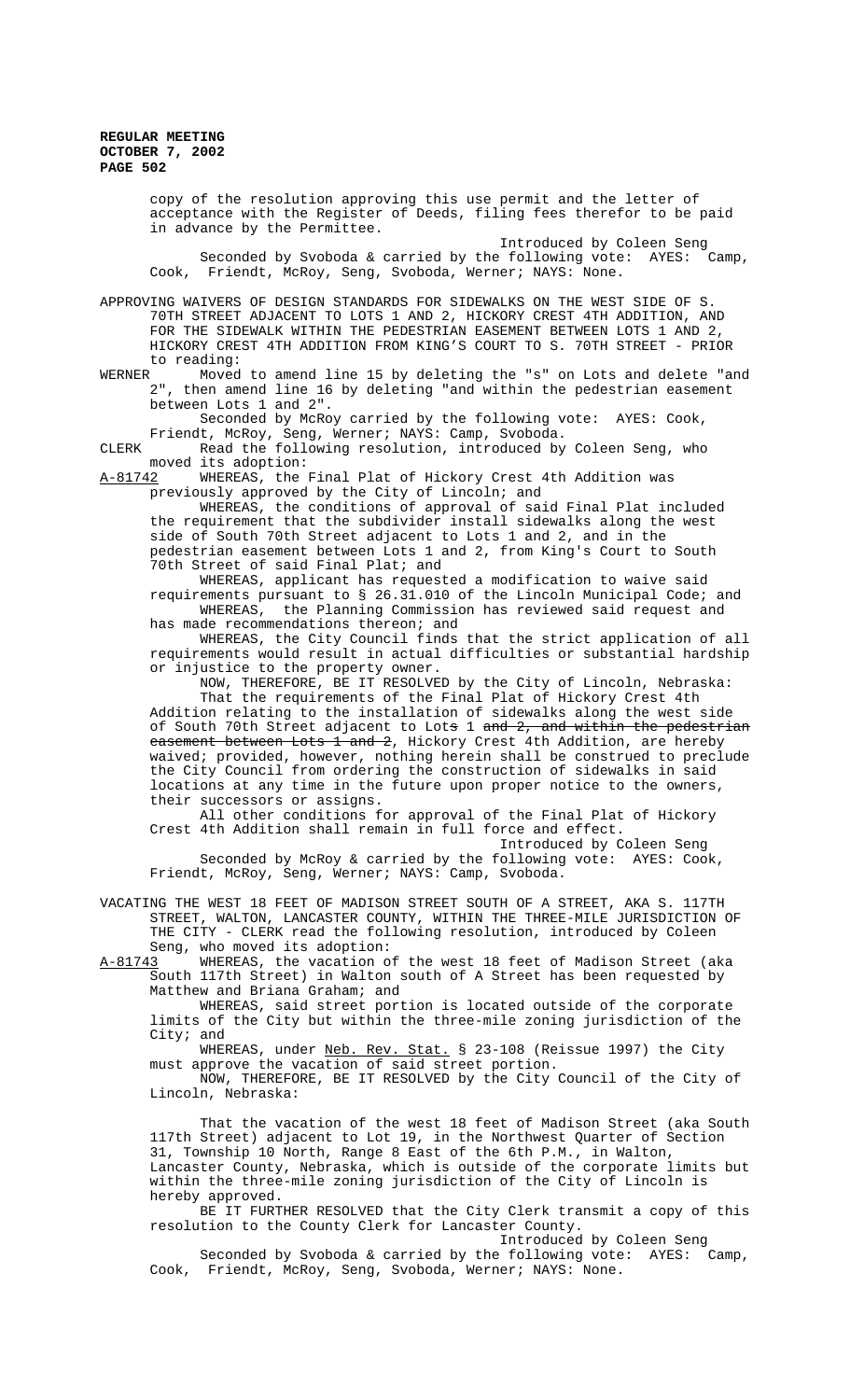SETTING THE HEARING DATE OF OCT. 21, 2002 AT 1:30 P.M. FOR A MAN. APP. OF TERRANCE M. CAROLAN FOR SPAGHETTI WORKS INC. DBA LINCOLN SPAGHETTI WORKS AT 228 N. 12<sup>TH</sup> STREET - CLERK read the following resolution, introduced by Coleen Seng, who moved its adoption:<br>A-81745 BE IT RESOLVED by the City Counci

BE IT RESOLVED by the City Council, of the City of Lincoln, that a hearing date is hereby set for Mon., October 21, 2002, at 1:30 p.m. or as soon thereafter as possible in the City Council Chambers, County-City Building, 555 S. 10th St., Lincoln, NE, for the Man. App. of Terrance M. Carolan for Lincoln Spaghetti Works Inc. dba Lincoln Spaghetti Works at 228 N. 12th Street.

If the Police Dept. is unable to complete the investigation by said time, a new hearing date will be set.

Introduced by Coleen Seng Seconded by Svoboda & carried by the following vote: AYES: Camp, Cook, Friendt, McRoy, Seng, Svoboda, Werner; NAYS: None.

APPOINTING KATHLEEN (KAY) YOUNG AND JIM HILLE TO THE COMMUNITY FORESTRY ADVISORY BOARD FOR THREE-YEAR TERMS EXPIRING AUGUST 17, 2005. (Request

to suspend rules to have action 10/07/02) - PRIOR to reading: WERNER Moved to suspend the rules to have action on Bill No. 02R-220 this date.

Seconded by Friendt & carried by the following vote: AYES:

Friendt, McRoy, Seng, Svoboda, Werner; NAYS: Camp, Cook. CLERK Read the following resolution, introduced by Ken Svoboda, who moved its adoption:

A-81747 BE IT RESOLVED by the City Council of the City of Lincoln, Nebraska:

That the appointment of Kathleen (Kay) Young and Jim Hille to the Community Forestry Advisory Board for three-year terms expiring August 17, 2005 is hereby approved.

Introduced by Ken Svoboda Seconded by Seng & carried by the following vote: AYES: Camp, Cook, Friendt, McRoy, Seng, Svoboda, Werner; NAYS: None.

REAPPOINTING SHERYL BURBACH TO THE COMMUNITY FORESTRY ADVISORY BOARD FOR A THREE-YEAR TERM EXPIRING AUGUST 17, 2005. (Request to suspend rules to

have action  $10/07/02$ ) - PRIOR to reading:<br>WERNER Moved to suspend the rules to have Moved to suspend the rules to have action on Bill No. 02R-229 this date.

Seconded by Friendt & carried by the following vote: AYES:

Friendt, McRoy, Seng, Svoboda, Werner; NAYS: Camp, Cook. CLERK Read the following resolution, introduced by Ken Svoboda, who

moved its adoption:

A-81748 BE IT RESOLVED by the City Council of the City of Lincoln, Nebraska:

That the reappointment of Sheryl Burbach to the Community Forestry Advisory Board for a three-year term expiring August 17, 2005 is hereby approved.

Introduced by Ken Svoboda Seconded by Seng & carried by the following vote: AYES: Camp, Cook, Friendt, McRoy, Seng, Svoboda, Werner; NAYS: None.

# **PETITIONS & COMMUNICATIONS**

THE FOLLOWING WERE REFERRED TO PLANNING DEPT.:

- Change of Zone 3370 App. of Connie Heier & Patricia Slaughter for a change from AG to AGR on property between  $112^{\text{th}}$  &  $120^{\text{th}}$  Streets & between Old Cheney Road & Pine Lake Road.
- Change of Zone 3379 App. of Marvin & Barbara Armstrong for a change from R-4 to I-2 on West side of North  $58^{\text{th}}$  Street, 4300 Block, North from 4319 N.  $58<sup>th</sup>$  St.

Change of Zone 3380 - App. of Nebraska Nurseries Inc. for a change from B-2 to R-3 on property at 7901 Pioneers Blvd.

Change of Zone 3382 - App. of Wilderness Ridge, L.L.C. for a text amendment to LMC 27.63.130 for property at  $27<sup>th</sup>$  & Yankee Hill Rd.

Change of Zone 3383 - App. of Capitol Sports Foundation for a change from Ag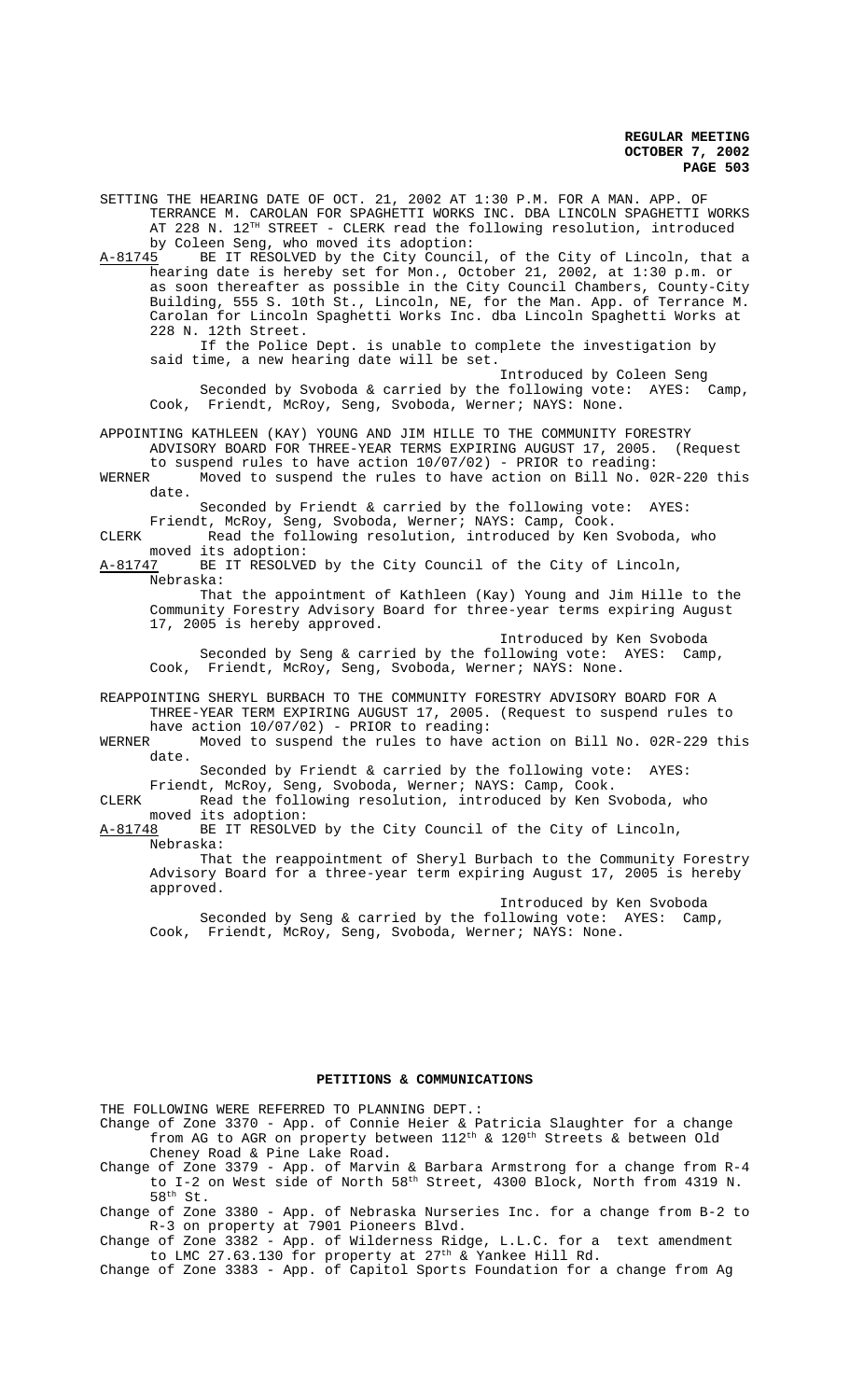to I-1 for Abbott Sports Complex .

- Special Permit No. 1692B App. of Wilderness Ridge, L.L.C. for an amendment to Special Permit 1692A..
- Special Permit No. 1990 App. of Gary Kort, Heritage Builders, for a waiver of design standards for property at South  $91^{\text{st}}$  St. & Heritage Lakes Dr.
- INFORMAL PETITION FOR A PAVING DISTRICT FOR 57TH, FREMONT AND HARTLEY STREETS SUBMITTED BY STEVE MARKWARDT - CLERK presented said petition which was referred to the Public Works Dept.
- INFORMAL REQUEST FOR PAVING DISTRICT FOR WEST SOUTH STREET AND SOUTHWEST 27TH STREET SUBMITTED BY ESP INC , REED O. SCHWARTZKOPF -CLERK presented said petition which was referred to the Public Works Dept.

### **REPORTS OF CITY OFFICERS**

INVESTMENT OF FUNDS FROM SEPTEMBER 23 THRU SEPTEMBER 27, 2002 - CLERK read the following resolution, introduced by Coleen Seng, who moved its adoption: A-81744 BE IT HEREBY RESOLVED BY THE CITY COUNCIL of the City of Lincoln, Nebraska:

That the attached list of investments be confirmed and approved, and the City Treasurer is hereby directed to hold said investments until maturity unless otherwise directed by the City Council. Introduced by Coleen Seng

Seconded by Svoboda & carried by the following vote: AYES: Camp, Cook, Friendt, McRoy, Seng, Svoboda, Werner; NAYS: None.

- REPORT FROM CITY TREASURER OF FRANCHISE TAX OF AQUILA FOR THE MONTH OF AUGUST, 2002 - CLERK presented said report which was placed on file in the Office of the City Clerk.
- REPORT FROM CITY TREASURER OF TELECOMMUNICATIONS OCCUPATION TAX FOR THE MONTH OF AUGUST, 2002: CRICKET, NETWORK BILLING SYSTEMS, GUARANTEED PHONE SERVICE, SPRINT, SPRINT SPECTRUM, GLYPHICS, GLOBALCOM, BIG PLANET, INC., SHAFFER, NEBRASKA TECHNOLOGY, TELCO DEVELOPMENT GROUP, EXCEL, ALLTEL NEBRASKA, ALLTEL SYSTEMS OF THE MIDWEST, MCLEOD USA, UNITED SYSTEMS ACCESS, MCI WORLDCOM NETWORK, ALLTEL#365, USA PAGING, QUANTUM SHIFT, IBM GLOBAL, BELL ATLANTIC - CLERK presented said report which was placed on file in the Office of the City Clerk.
- APPROVING THE DISTRIBUTION OF FUNDS REPRESENTING INTEREST EARNINGS ON SHORT-TERM INVESTMENTS OF IDLE FUNDS DURING THE MONTH ENDED AUGUST, 2002 - CLERK read the following resolution, introduced by Coleen Seng, who moved its adoption:

A-81746 BE IT RESOLVED by the City Council of the City of Lincoln, Nebraska:

That during the month ended August 31, 2002, \$114,147.65 was earned from short-term investments of "IDLE FUNDS". The same is hereby distributed to the various funds on a pro-rata basis using the balance of each fund and allocating a portion of the interest on the ratio that such balance bears to the total of all fund balances.

Introduced by Coleen Seng Seconded by Svoboda & carried by the following vote: AYES: Camp, Cook, Friendt, McRoy, Seng, Svoboda, Werner; NAYS: None.

# **ORDINANCES - 1ST READING**

- RENAMING PRESERVE LANE EAST OF THE INTERSECTION OF FIREBUSH LANE AND PRESERVE LANE AS "PRESERVE COURT" - CLERK read an ordinance, introduced by Coleen Seng, changing the name of Preserve Lane to Preserve Court located east of the intersection of Firebush Lane and Preserve Lane, as recommended by the Street Name Committee, the first time.
- APPROVING AN EXCHANGE OF LAND BETWEEN THE CITY DBA LINCOLN ELECTRIC SYSTEM AND B&J PARTNERS IN CONJUNCTION WITH THE PUBLIC BUILDING COMMISSION PARKING GARAGE.(REQUEST FOR  $2^{ND}$  &  $3^{RD}$  READINGS  $10/14/02$ ) - CLERK read an ordinance, introduced by Coleen Seng, accepting and approving a Real Estate Sales Agreement between B & J Partnership, Ltd. (Seller) and the City of Lincoln, Nebraska and the County of Lancaster, Nebraska (Buyer) for the sale and exchange of certain property in conjunction with the Public Building Commission parking garage at 9th and K Streets, the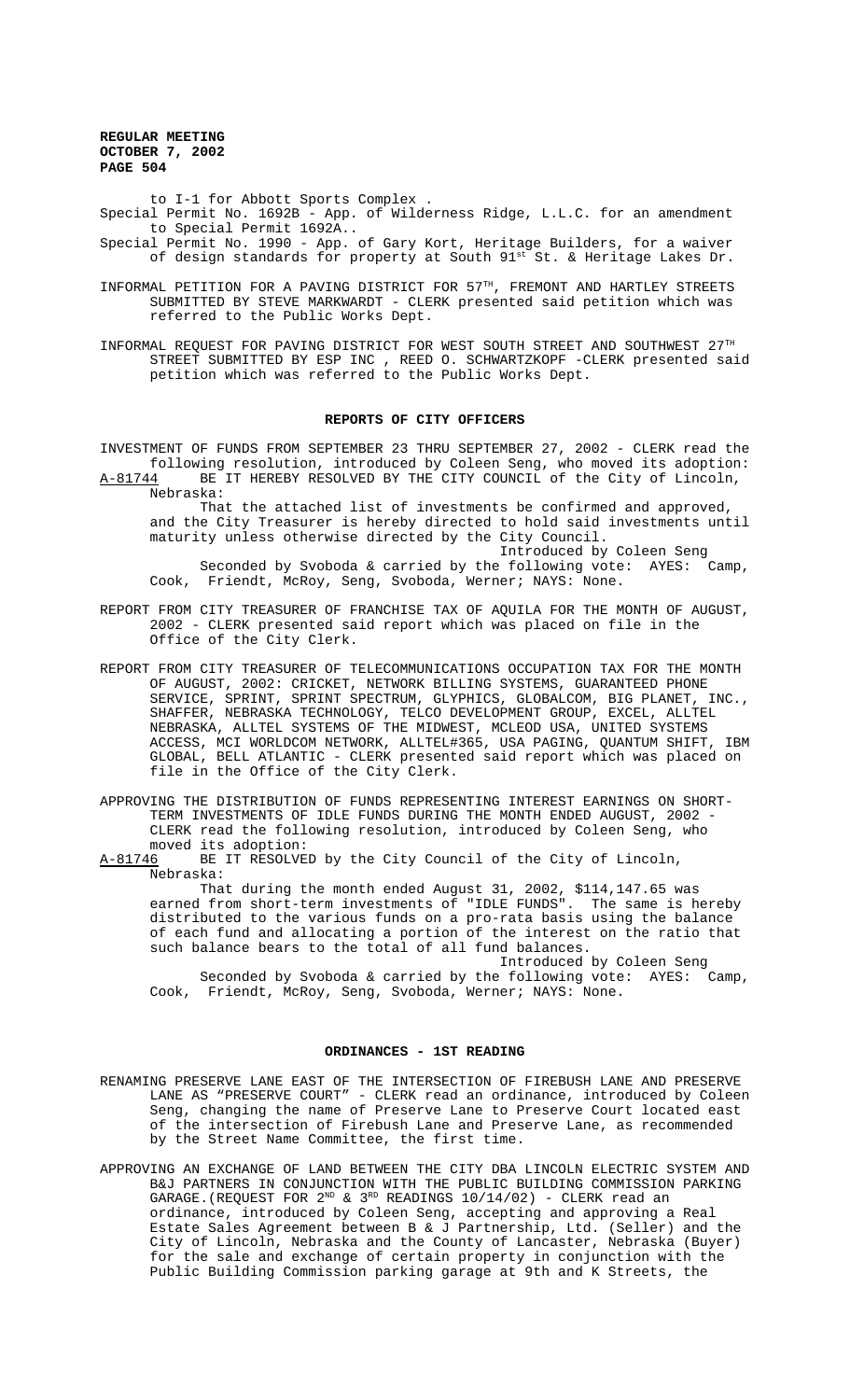first time.

- AMENDING THE PAY SCHEDULES FOR A CERTAIN EMPLOYEE GROUP ASSIGNED TO THE PAY RANGE WHICH IS PREFIXED BY THE LETTER "M" BY DELETING THE JOB CLASSIFICATIONS OF DEPUTY FIRE CHIEF OF EMS AND DEPUTY FIRE CHIEF OF ADMINISTRATION - CLERK read an ordinance, introduced by Coleen Seng, amending Section 1 of Ordinance No. 18050 relating to the pay schedules of employees whose classifications are assigned to the pay range which is prefixed by the letter "M" by deleting the job classifications "Deputy Fire Chief of EMS" and "Deputy Fire Chief of Administration", the first time.
- AMENDING SECTIONS 2.76.015, POSITIONS COVERED BY RULES, TO CLARIFY LANGUAGE; 2.76.150, COMPENSATION PLAN, MERIT PAY PLAN, PAY INCREASES FOR EXCEPTIONAL SERVICE, TO REFLECT CHANGES RESULTING FROM THE NEW PAY PLAN FOR PAY RANGES PRECEDED BY THE LETTER "N" OR "X"; AND 2.76.200, COMPENSATION PLAN, TEMPORARY ASSIGNMENT IN A HIGHER CLASSIFICATION, TO REFLECT CHANGES TO BETTER ADDRESS APPOINTMENT TO "CREW LEADER" STATUS - CLERK read an ordinance, introduced by Coleen Seng, amending Chapter 2.76 of the Lincoln Municipal Code relating to Personnel Rules and Regulations by amending Section 2.76.015 to clarify the positions covered by said rules and regulations; amending Section 2.76.150 to incorporate the changes resulting from the new pay plan for pay ranges prefixed by "N" or "X"; amending Section 2.76.200 to better address the -<br>appointment of an employee to crew leader status; and repealing Sections 2.76.015, 2.76.150, and 2.76.200 of the Lincoln Municipal Code as hitherto existing, the first time.
- AMENDING THE PAY SCHEDULES FOR A CERTAIN EMPLOYEE GROUPS ASSIGNED TO THE PAY RANGE WHICH IS PREFIXED BY THE LETTER "X" BY CREATING THE CLASSIFICATIONS OF PROSECUTION ASSISTANT, EMPLOYMENT CLERK, OFFICE ASSISTANT, SENIOR OFFICE ASSISTANT, AND OFFICE SPECIALIST - CLERK read an ordinance, introduced by Coleen Seng, amending Section 1 of Ordinance No. 18053 relating to the pay schedules of employees whose classifications are assigned to the pay range which is prefixed by the letter "X" by creating the job classifications of "Prosecution Assistant," "Employment Clerk," "Office Assistant," "Senior Office Assistant," and "Office Specialist", the first time.
- AMENDING THE PAY SCHEDULES FOR CERTAIN EMPLOYEE GROUPS ASSIGNED TO THE PAY RANGE WHICH IS PREFIXED BY THE LETTER "A" AND "C" BY CREATING THE JOB CLASSIFICATION OF TRANSPORTATION PLANNER; CHANGING THE TITLE OF CRIME ANALYSIS TECHNICIAN TO CRIME ANALYST; AND DELETING THE JOB CLASSIFICATIONS OF ENGINEERING TECHNICIAN AND LANDSCAPE ARCHITECT - CLERK read an ordinance, introduced by Coleen Seng, amending Section 1 of Ordinance No. 18047 relating to the pay schedules of employees whose classifications are assigned to the pay range which is prefixed by the letter "A" by creating the job classifications of "Transportation Planner," and deleting the job classification of "Landscape Architect"; and amending Section 3 of Ordinance No. 18047 relating to the pay schedules of employees whose classifications are assigned to the pay range which is prefixed by the letter "C" by changing the title of current job classification "Crime Analysis Technician" to "Crime Analyst" and deleting the job classification of "Engineering Technician", the first time.
- AMENDING THE PAY SCHEDULES FOR CERTAIN EMPLOYEE GROUPS ASSIGNED TO THE PAY RANGE WHICH IS PREFIXED BY THE LETTER "N" BY CREATING THE JOB CLASSIFICATIONS OF OFFICE ASSISTANT, SENIOR OFFICE ASSISTANT, OFFICE SPECIALIST, OFFICE MANAGER, PUBLICATIONS SPECIALIST, POLICE SERVICES SPECIALIST, POLICE RECORDS TECHNICIAN, CRIME ANALYSIS TECHNICIAN, PERMIT ASSISTANT, AND ANIMAL CONTROL DISPATCHER - CLERK read an ordinance, introduced by Coleen Seng, amending Section 1 of Ordinance No. 18051 relating to the pay schedules of employees whose classifications are assigned to the pay range which is prefixed by the letter "N" by creating the job classifications of "Office Assistant", "Senior Office Assistant", "Office Specialist", "Office Manager", "Publications Specialist", "Police Services Specialist", "Police Records Technician", "Crime Analysis Technician", "Permit Assistant", and "Animal Control Dispatcher", the first time.
- APPROVING A LEASE AGREEMENT BETWEEN THE CITY URBAN DEVELOPMENT DEPARTMENT AND HAYMARKET SQUARE FOR THE LEASE OF OFFICE SPACE LOCATED AT 808 P STREET, SUITE 400, FOR A THREE YEAR TERM COMMENCING MARCH 1, 2003. REQUEST TO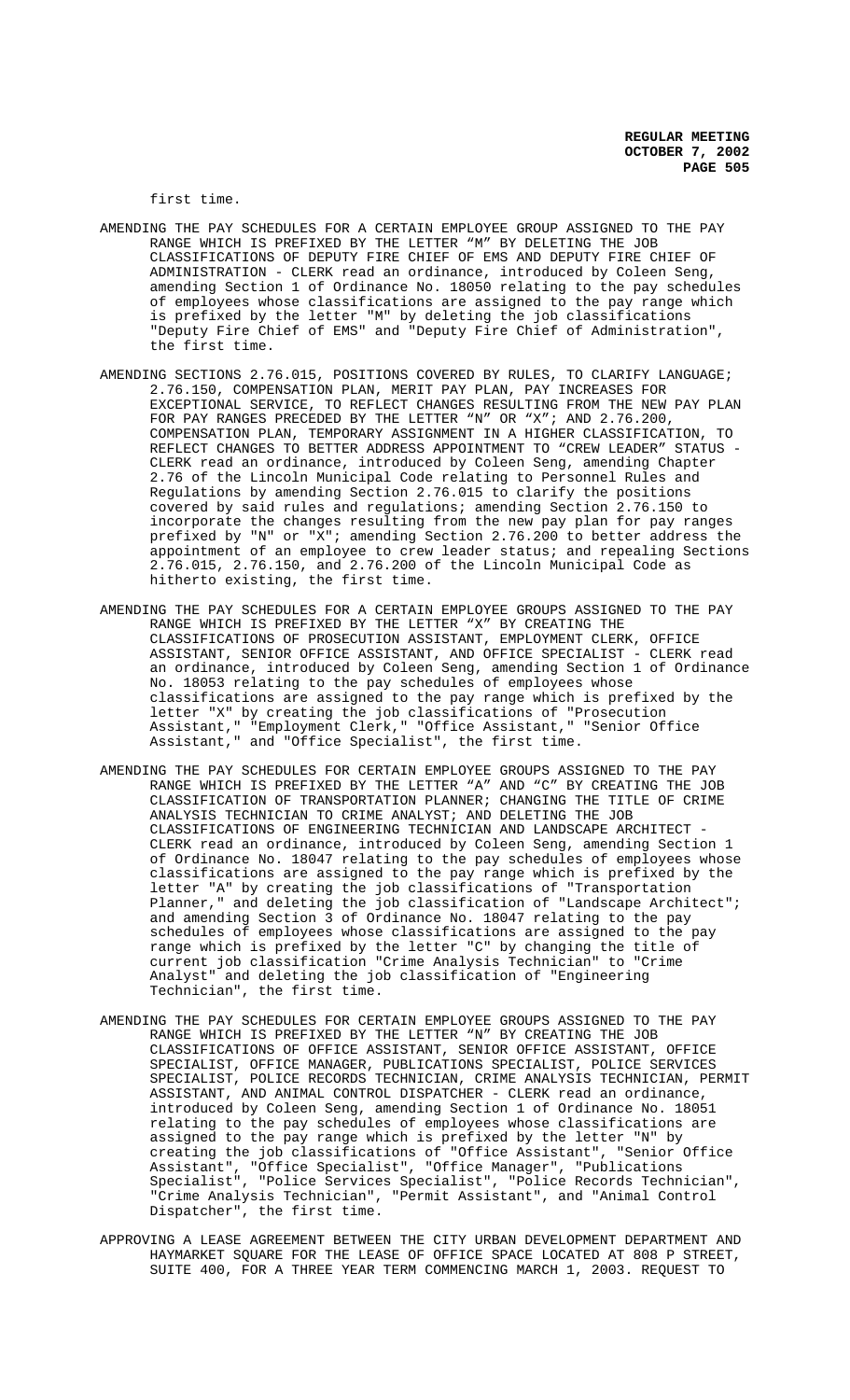> HAVE  $2^{ND}$  & 3RD READING 10/14/02) (CAMP - CONFLICT OF INTEREST) - CLERK read an ordinance, introduced by Coleen Seng, accepting and approving a Lease Agreement between the City of Lincoln and Haymarket Square for the lease of office space by the Urban Development Department at 808 P Street, Suite 400, Lincoln, Lancaster County, Nebraska for a three year term commencing February 15, 2003, the first time.

- APPROVING A LEASE AGREEMENT BETWEEN THE CITY URBAN DEVELOPMENT DEPARTMENT AND LANCASTER COUNTY FOR THE LEASE OF OFFICE SPACE LOCATED AT TRABERT HALL, 2202 SOUTH 11TH STREET FOR A THREE YEAR TERM COMMENCING MARCH 1, 2003. (REQUEST TO HAVE  $2^{ND}$  &  $3^{RD}$  READING 10/14/02) - CLERK read an ordinance, introduced by Coleen Seng, accepting and approving a lease of office space by the Urban Development Department at Trabert Hall, 2202 South 11th Street, Lincoln, Lancaster County, Nebraska for a three year term commencing February 15, 2003, the first time.
- APPROVING A LEASE AGREEMENT BETWEEN THE CITY AGING SERVICES DEPARTMENT AND LINCOLN INVESTMENT GROUP, L.L.C. FOR THE LEASE OF OFFICE SPACE LOCATED AT 1001 O STREET FOR A TEN YEAR TERM COMMENCING MARCH 1, 2003. (REQUEST TO HAVE  $2^{ND}$  &  $3^{RD}$  READING 10/14/02) - CLERK read an ordinance, introduced by Coleen Seng, accepting and approving a Lease Agreement between the City of Lincoln and Lincoln Investment Group L.L.C. for the lease of office space by the Aging Services Department at 1001 "O" Street, Lincoln, Lancaster County, Nebraska for a ten year term commencing February 15, 2003, the first time.
- APPROVING A LEASE AGREEMENT BETWEEN THE CITY AGING SERVICES DEPARTMENT AND COMMERCE COURT FOR THE LEASE OF OFFICE SPACE LOCATED AT 1230 O STREET, SUITE 400, FOR A TEN YEAR TERM COMMENCING MARCH 1, 2003. (REQUEST TO HAVE 2 $^{\text{\tiny 2^{ND}}}$  & 3 $^{\text{\tiny RD}}$  READING 10/14/02) - CLERK read an ordinance, introduced by Coleen Seng, accepting and approving a Lease Agreement between the City of Lincoln and FMA Realty, Inc. on behalf of Wells Fargo Bank, Nebraska, NA, for the lease of office space by the Aging Services Department at Commerce Court, 1230 "O" Street, Suite 400, Lincoln, Lancaster County, Nebraska for a ten year term commencing February 15, 2003, the first time.
- APPROVING A LEASE AGREEMENT BETWEEN THE CITY AGING SERVICES DEPARTMENT AND LANCASTER COUNTY FOR THE LEASE OF OFFICE SPACE LOCATED AT TRABERT HALL, 2202 SOUTH 11TH STREET FOR A THREE YEAR TERM COMMENCING MARCH 1, 2003. (REQUEST TO HAVE  $2^{ND}$  &  $3^{RD}$  READING  $10/14/02$ ) - CLERK read an ordinance, introduced by Coleen Seng, accepting and approving a Lease Agreement between the City of Lincoln and Lancaster County for the lease of office space by the Aging Services Department at Trabert Hall, 2202 South 11th Street, Lincoln, Lancaster County, Nebraska for a five year term commencing February 15, 2003, the first time.

# **ORDINANCES - 3RD READING**

| VACATING NIGHTHAWK ROAD WEST OF N.W. 6TH STREET WITHIN FALLBROOK ADDITION,    |  |
|-------------------------------------------------------------------------------|--|
| GENERALLY LOCATED NORTH OF FALLBROOK BLVD. AND WEST OF N.W. 6TH STREET -      |  |
| PRIOR to reading:                                                             |  |
| Moved to suspend the rules to have 3rd reading $\&$ action this date.<br>CAMP |  |
| Seconded by McRoy & carried by the following vote: AYES: Camp,                |  |
| McRoy, Seng, Svoboda, Werner; NAYS: Cook, Friendt.                            |  |
| Read the following ordinance, introduced by Annette McRoy,<br>CLERK           |  |
| vacating Nighthawk Road west of N.W. 6th Street within Fallbrook              |  |
| Addition, generally located north of Fallbrook Blvd. and west of N.W.         |  |
| 6th Street, the third time.                                                   |  |
| Moved to pass the ordinance as read.<br>MCROY                                 |  |
| Seconded by Seng & carried by the following vote: AYES:<br>Camp,              |  |
| Cook, Friendt, McRoy, Seng, Svoboda, Werner; NAYS: None.                      |  |
| The ordinance, being numbered #18070, is recorded in Ordinance Book 25, Page  |  |
|                                                                               |  |
| RENAMING THE STUB STREET RUNNING EAST FROM TALLGRASS PARKWAY FROM "NIGHTHAWK  |  |
| ROAD" TO "BLUE SAGE BOULEVARD", GENERALLY LOCATED AT HIGHWAY 34 AND           |  |

FALLBROOK BOULEVARD - CLERK read an ordinance, introduced by Glenn